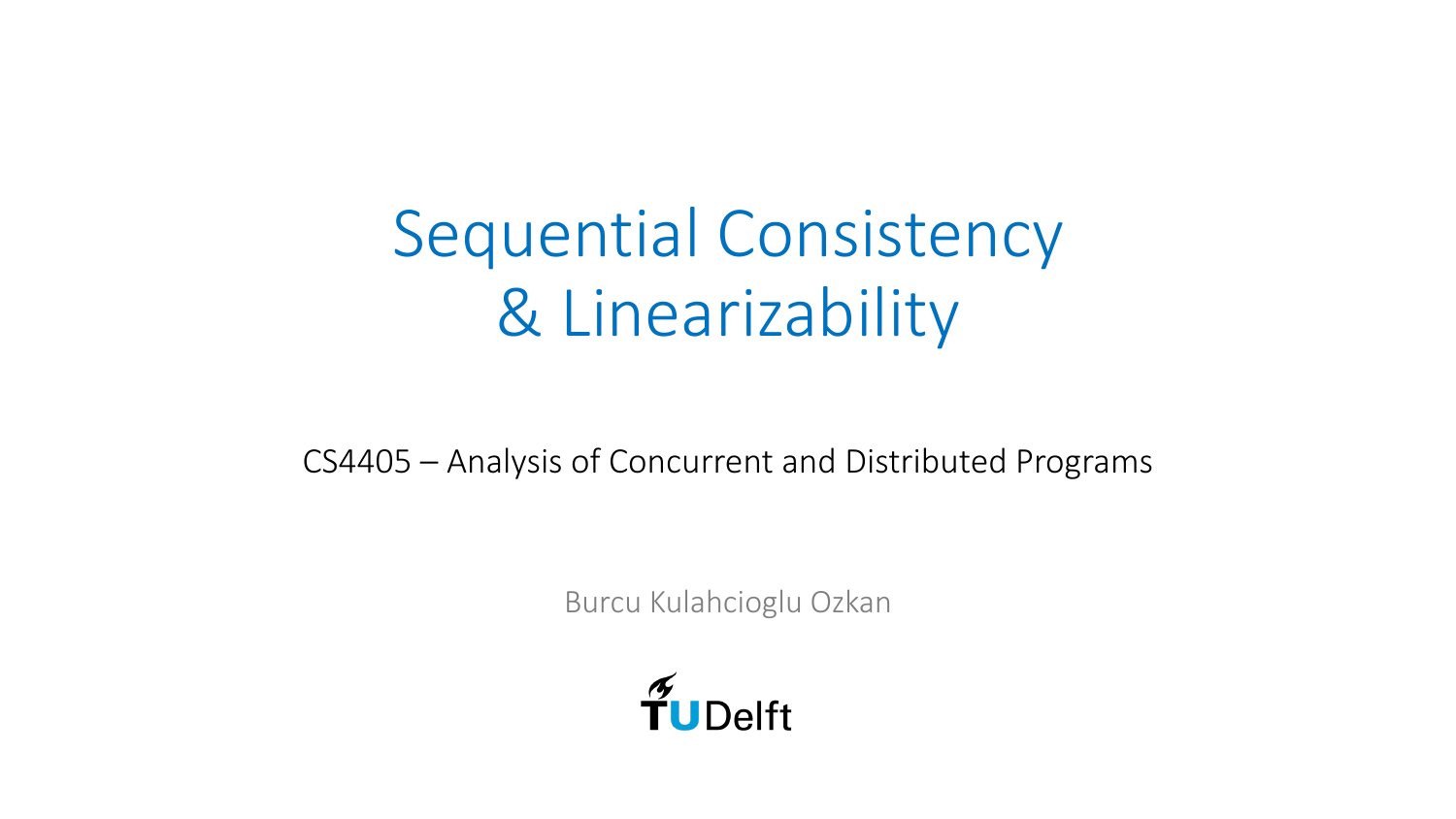## Correctness for concurrent objects

#### Problem setting (distributed databases):

- Database consists of objects that can be read/written by transactions
	- An object is defined by the set of operations on it and by the behavior of the object when these operations are invoked sequentially (sequential specifications<sup>\*</sup>)
- Clients interact with databases using transactions
- We capture what happens in a database by a history
- A history is partial order over the operations of a set of transactions
- In this lecture: Each transaction consists of a single operation
- In the next lecture, transactions with atomic visibility of a set of operations

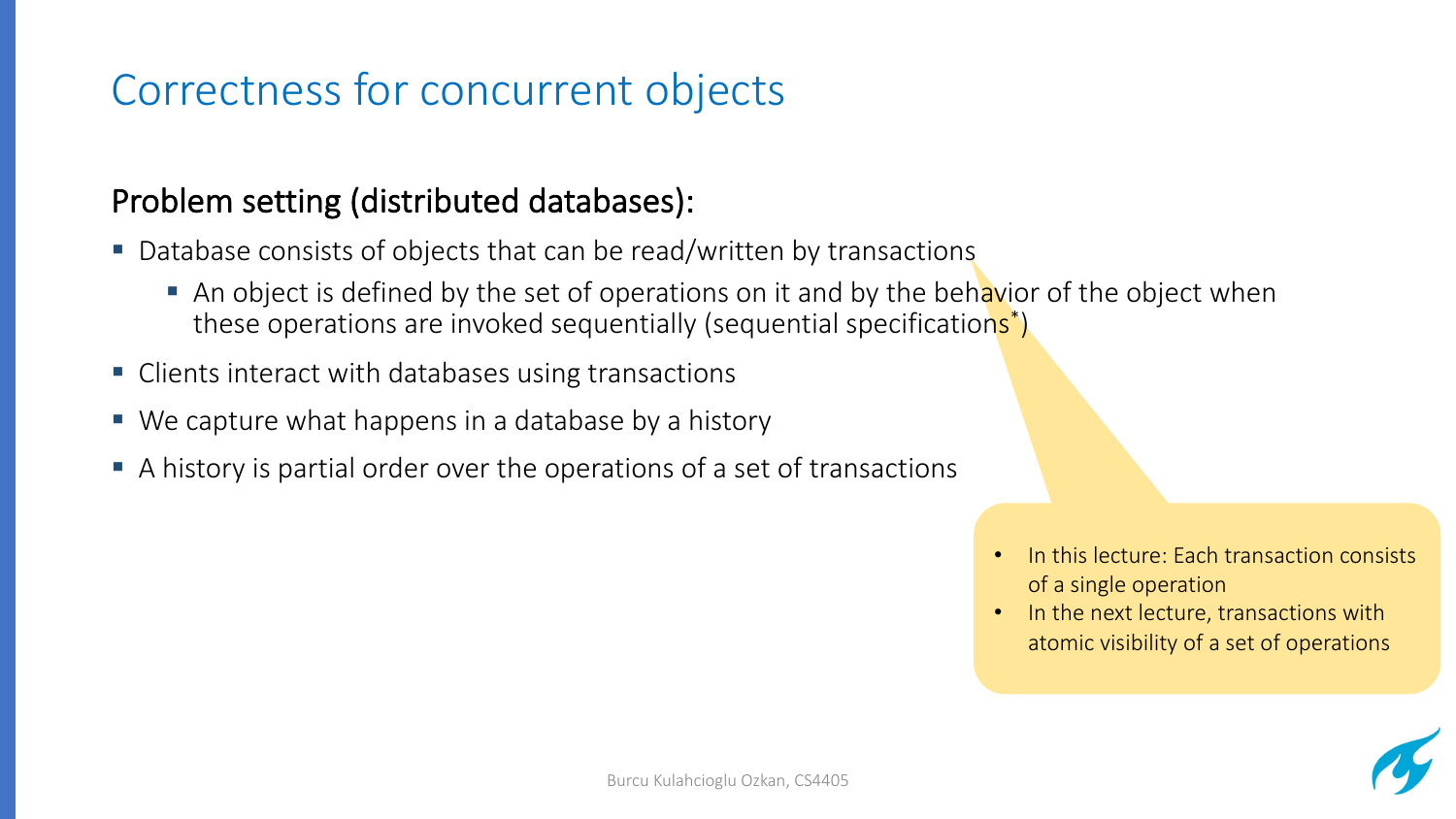## Correctness for concurrent objects

Concurrent accesses to multiple copies of the object

Consistency condition defines which concurrent operation executions are considered correct

Consistency model is a contract between programmer and replicated system, i.e., it specifies the consistency between replicas and what can be observed as possible results of operations.



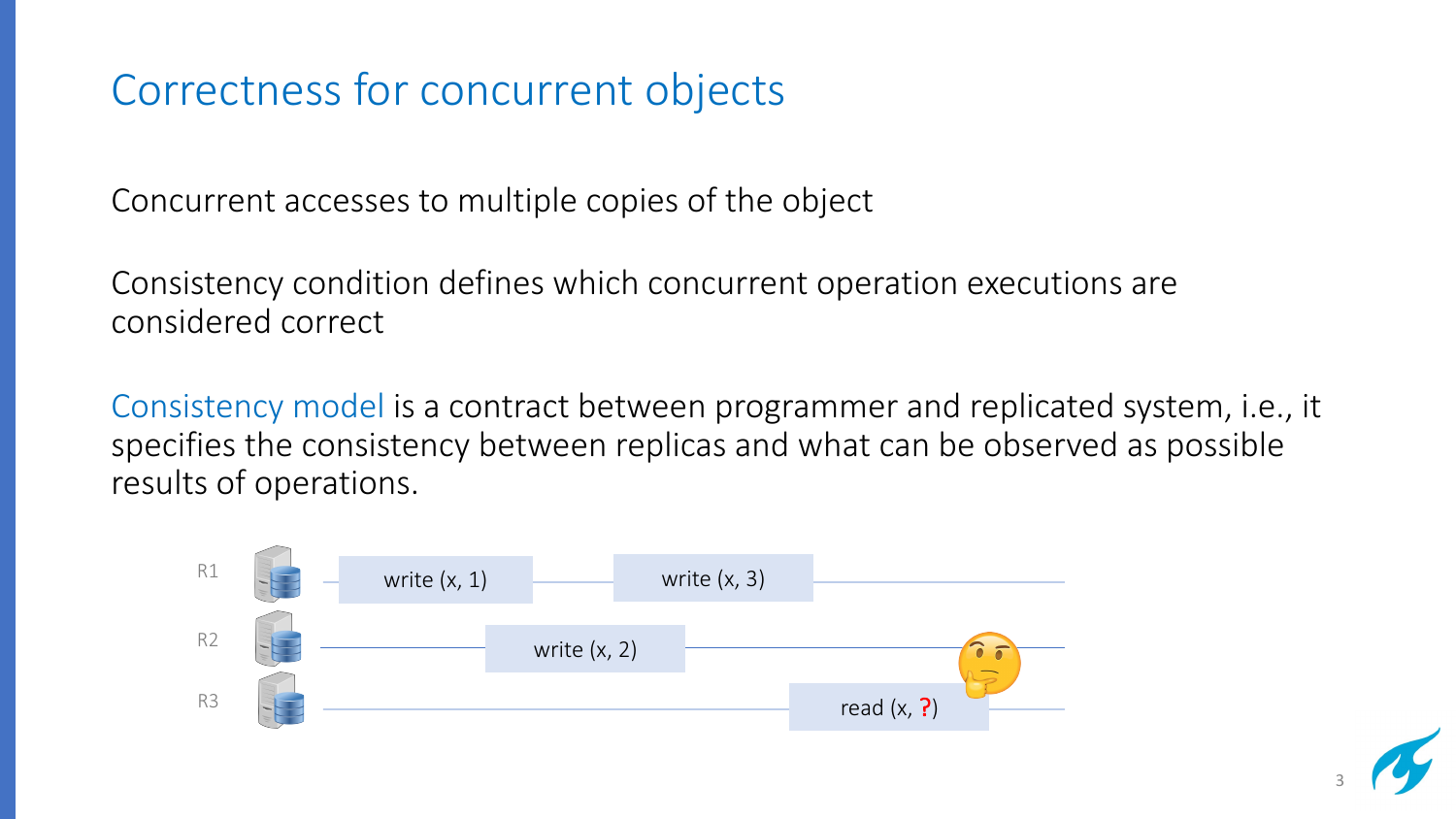#### Strong consistency models

■ Sequential consistency (SC) (or serializability for transactional accesses) used in 1970s in the database context

■ Linearizability: Stronger consistency condition (SC + real time requirements)

Next lecture: Weak consistency models

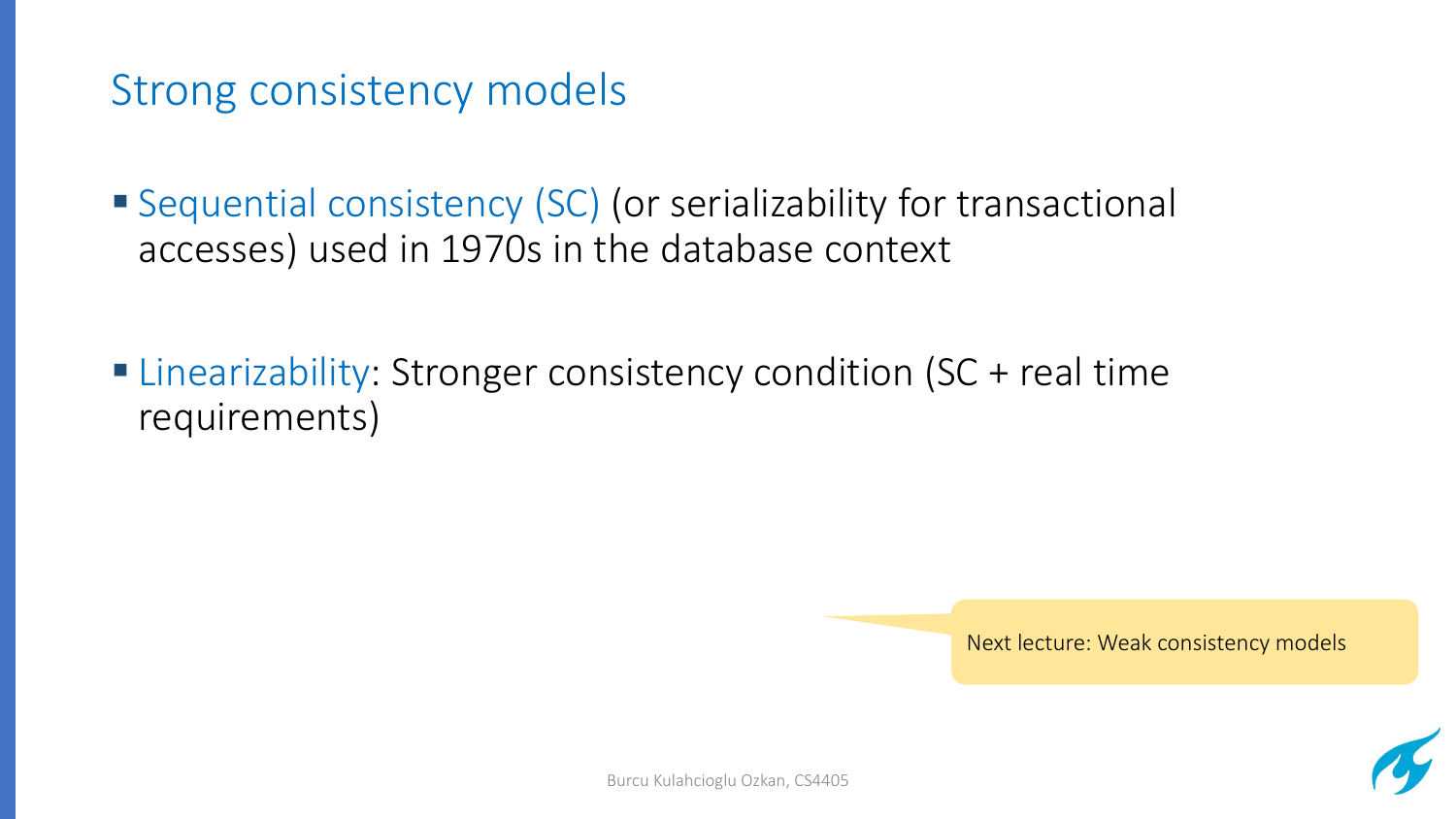#### Sequential Consistency (SC)

How to Make a Multiprocessor Computer That **Correctly Executes Multiprocess Programs** 

> **LESLIE LAMPORT** IEEE, 1979

- Operations appear to take place in some total order:
	- All servers execute all ops in some identical sequential order
	- The order preserves each client's own local ordering



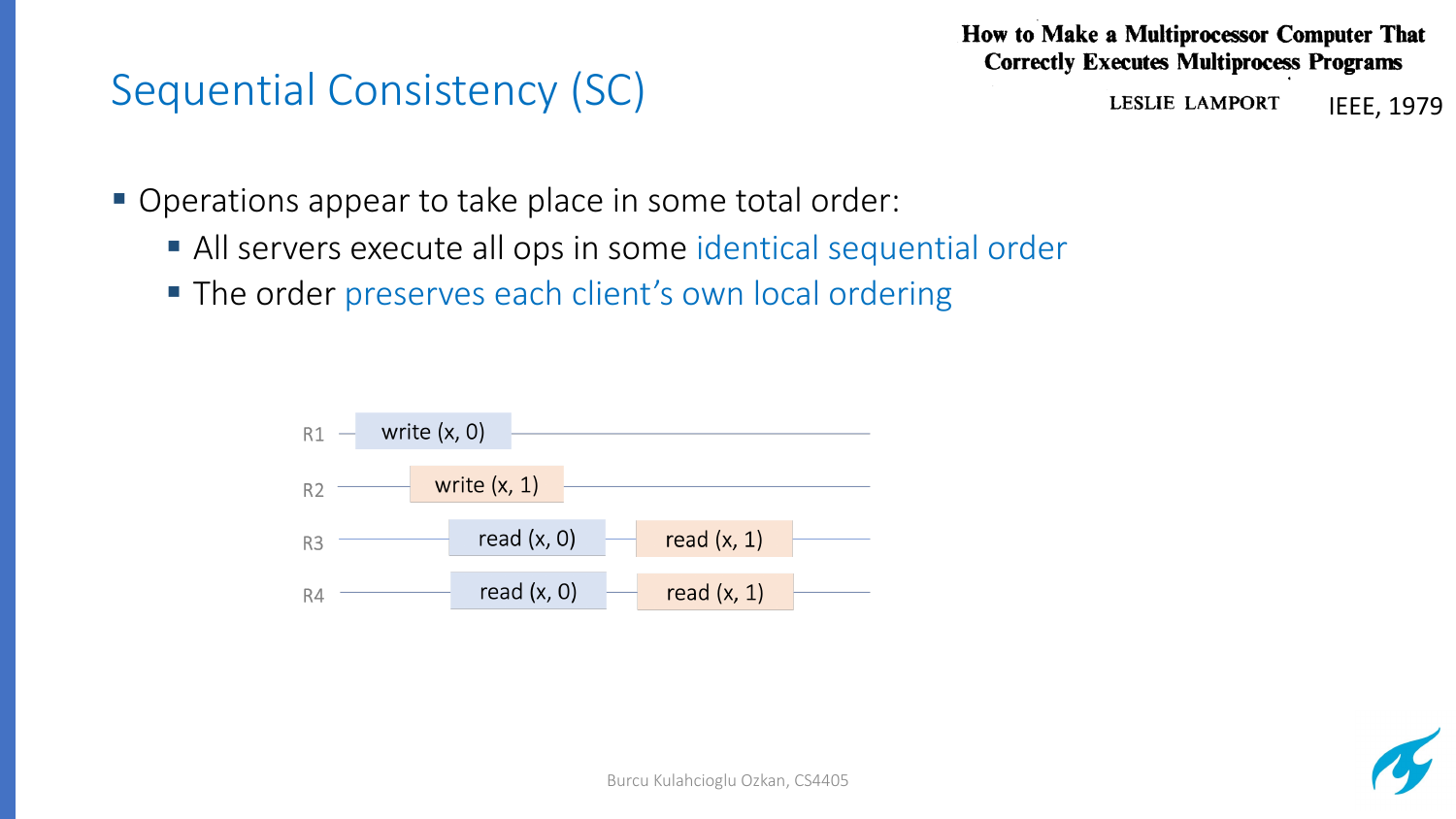## Sequential Consistency

#### Sequentially consistent



#### Also sequentially consistent



#### Not sequentially consistent





Burcu Kulahcioglu Ozkan, CS4405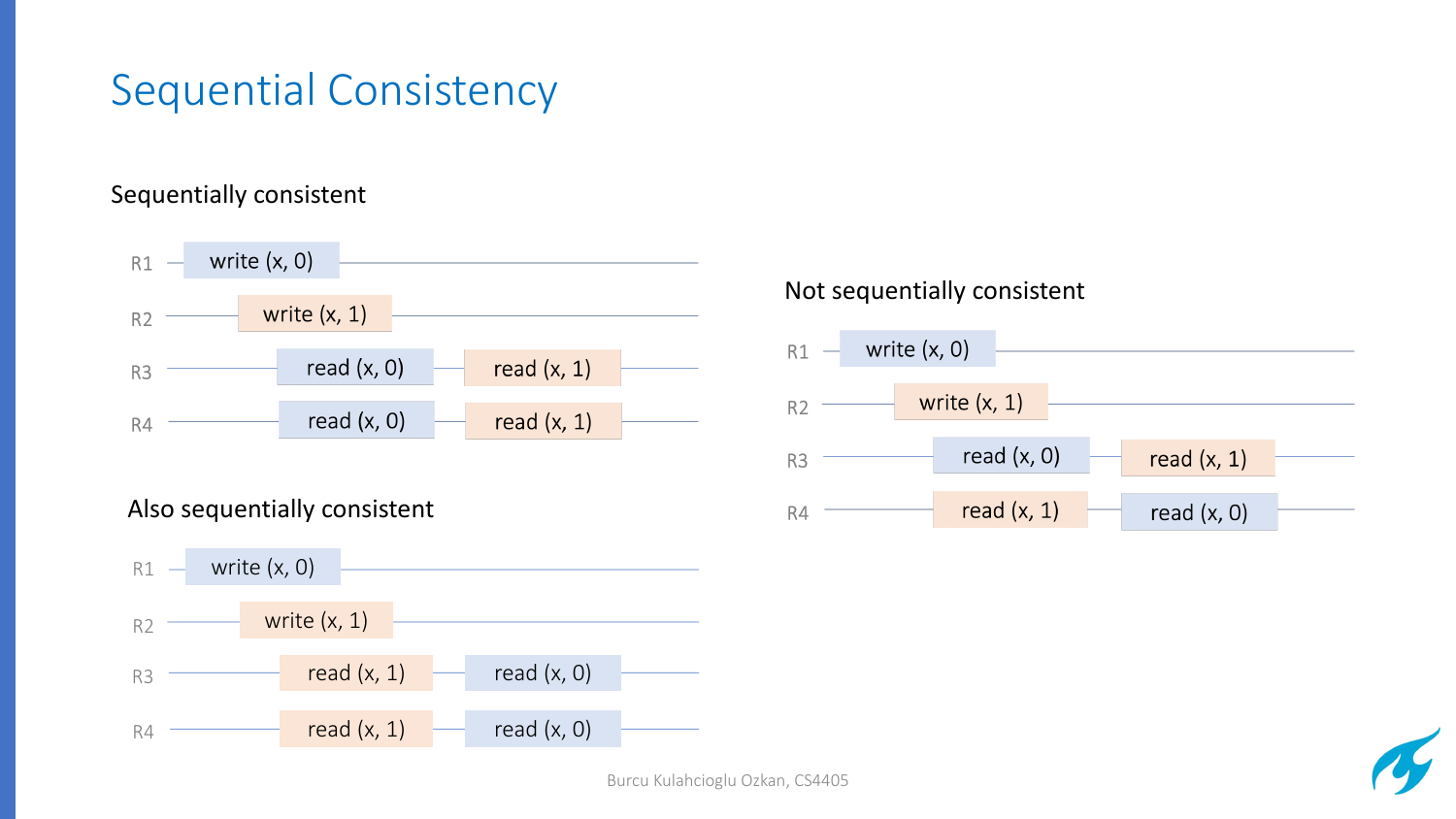## Linearizability

Linearizability: A Correctness Condition for **Concurrent Objects** 

MAURICE P. HERLIHY and JEANNETTE M. WING Carnegie Mellon University

TOPLAS, 1990

- SC + preserve real-time order
	- All servers execute all ops in some identical sequential order
	- The order preserves each client's own local ordering
	- The order preserves real-time guarantee
- Operation calls appear to take effect one at a time, each operation takes effect between the point at which it is called and when it returns
	- As soon as writes complete successfully, the result is immediately replicated to all nodes atomically and is made available to reads



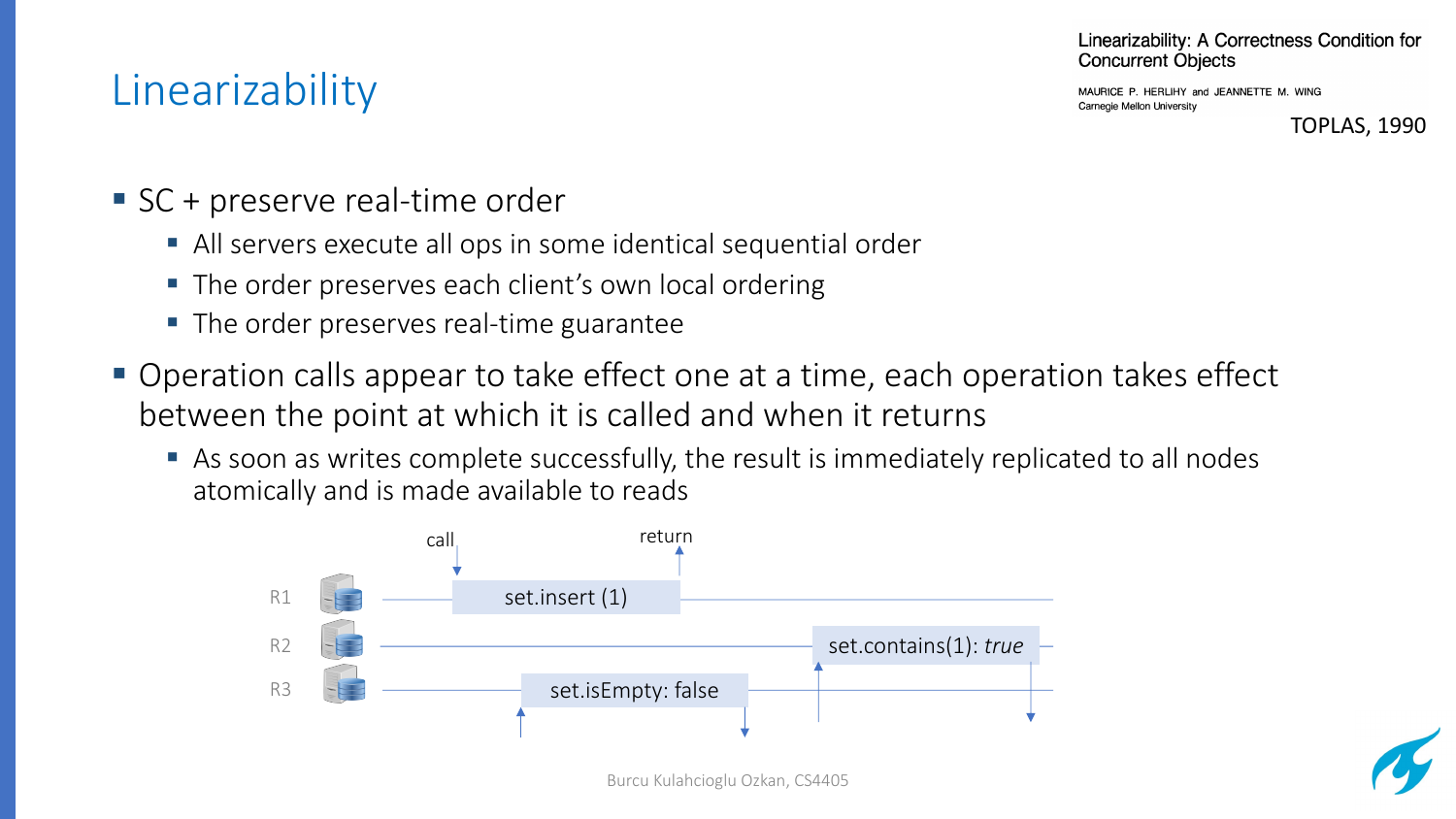## Linearizability



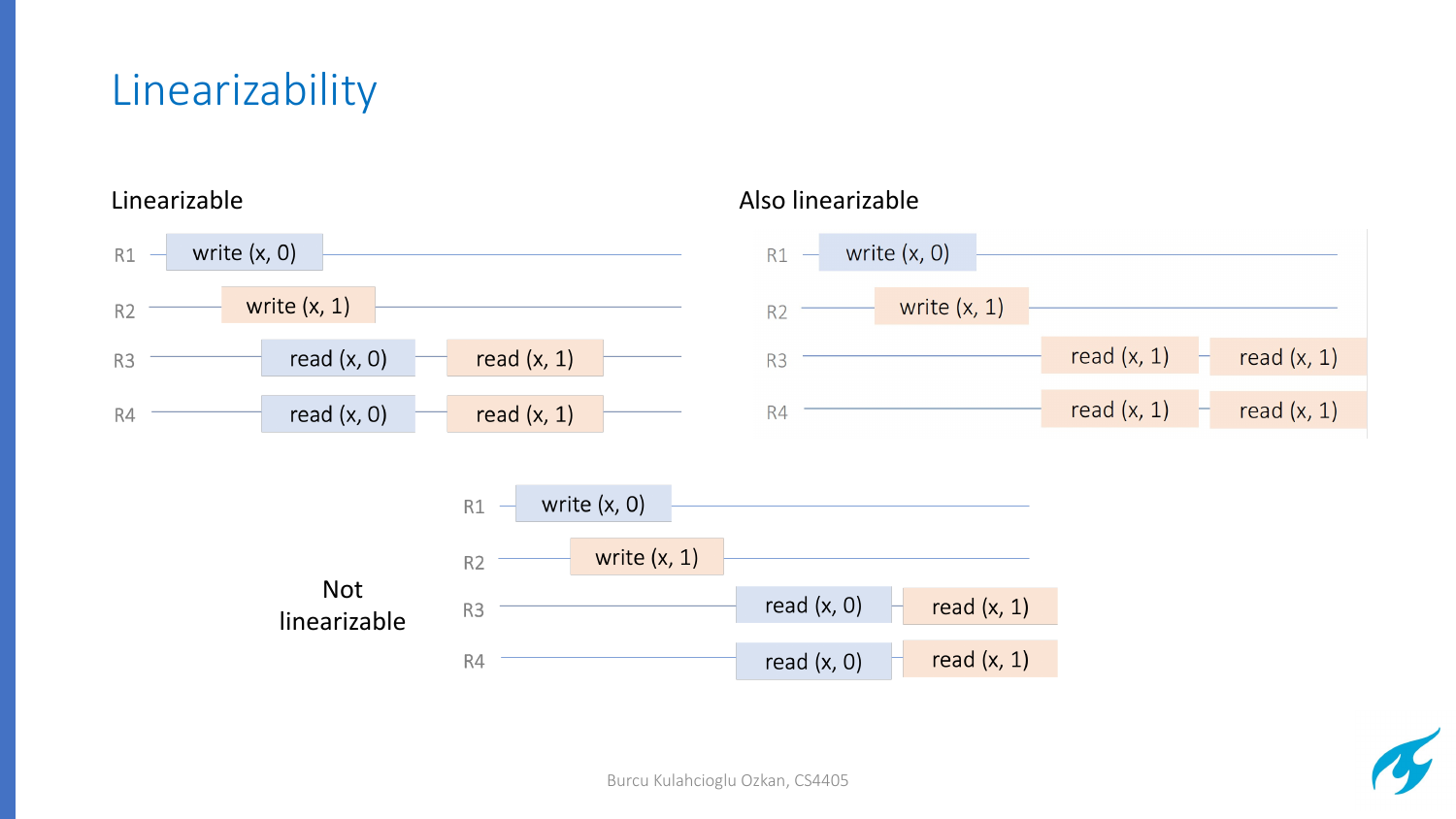## Linearizability: Example



Q: Is the execution above linearizable?

A: Yes, there is a *total order* of operations *that conform to their real time order* and *satisfy the specification* of the data variable x.

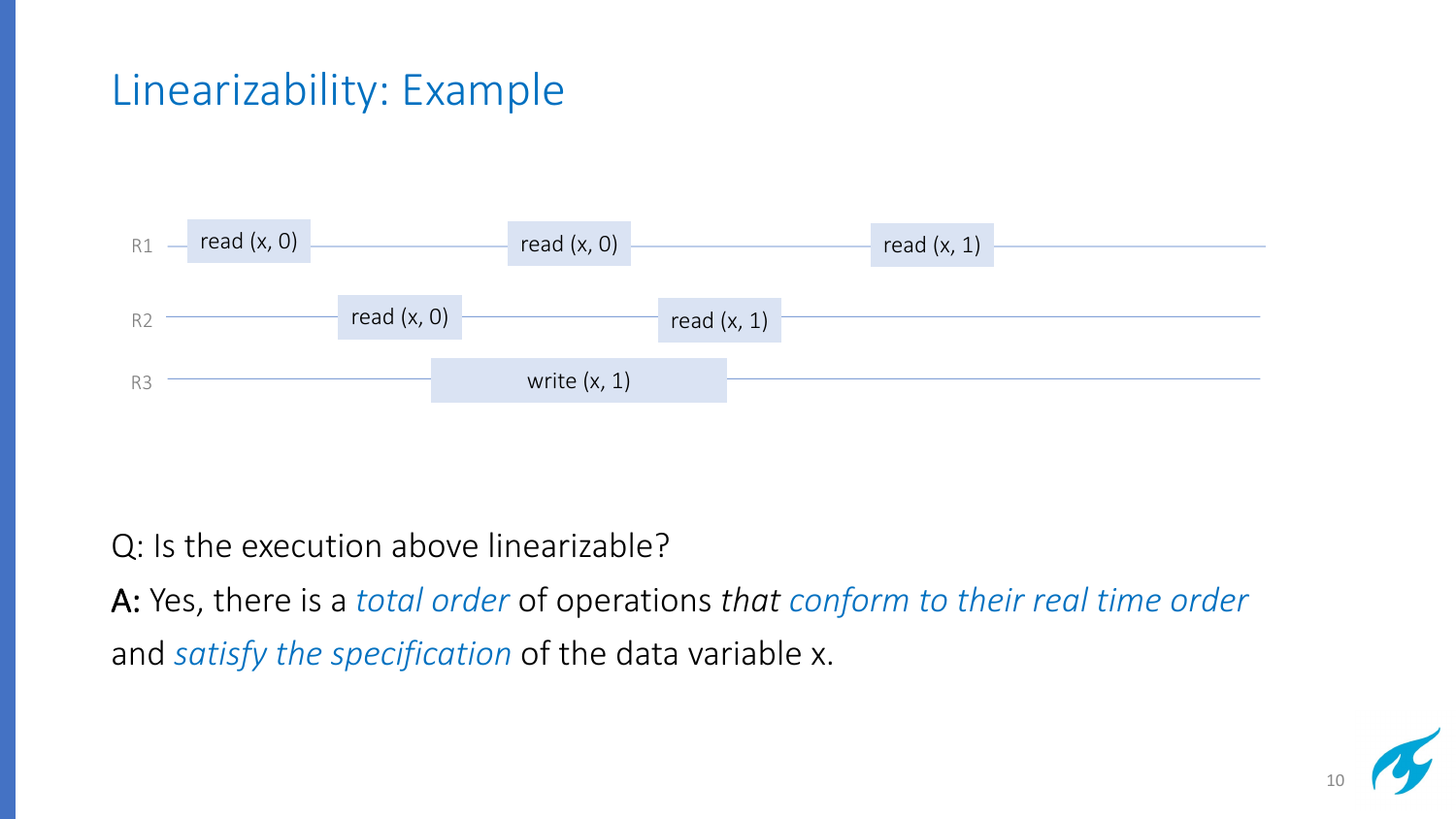#### Linearizability: Example



Q: Is the execution above linearizable?

A: No, in a linearizable system, it is not possible the read operation E to read the value 1.

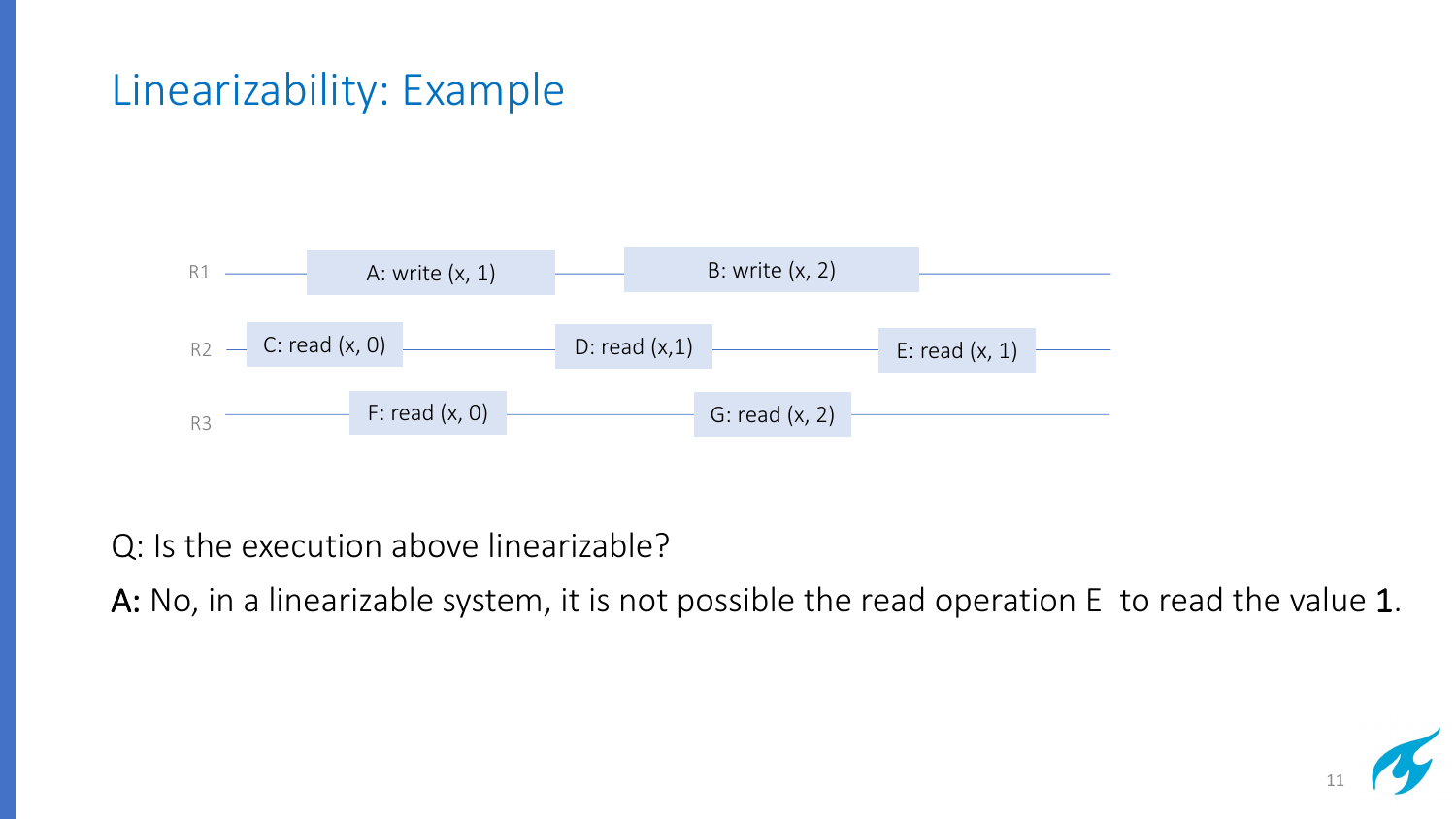## Testing for Linearizability

#### A concurrent datatype C is linearizable wrt S if every hist

#### Test setting:

- Distributed database X claims to provide linearizable constants
- Testing database X:
	- Run some client transactions on the database
	- (Optional) Insert network or process faults during the execut
	- Collect execution histories of the test executions (with call and
- Checking the linearizability of histories:
	- Check each history whether it satisfies linearizabilit
	- E.g., using Knossos linearizability checker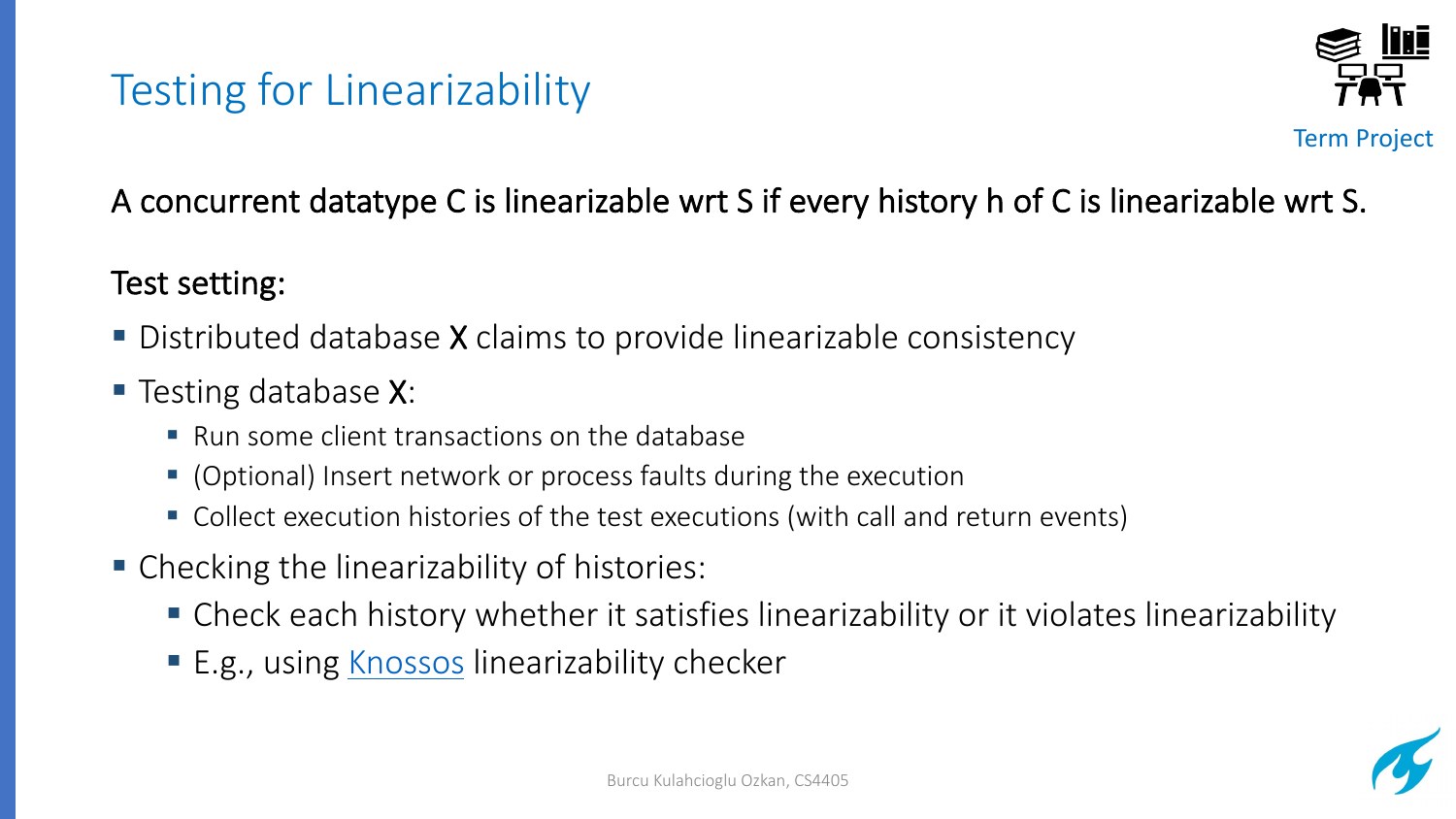## How to check linearizability of histories?

- § Checking linearizability is an NP-complete problem (Gibbons & Korach, 1997)
	- Inherently difficult to implement a checker
- Automated model checking techniques apply exhaustive state space exploration
	- Beware of state space explosion problem
	- $\blacksquare$  The problem is to find ways of pruning a huge search space: in the worst case, its size is  $O(N!)$ where N is the length of the run of a concurrent system.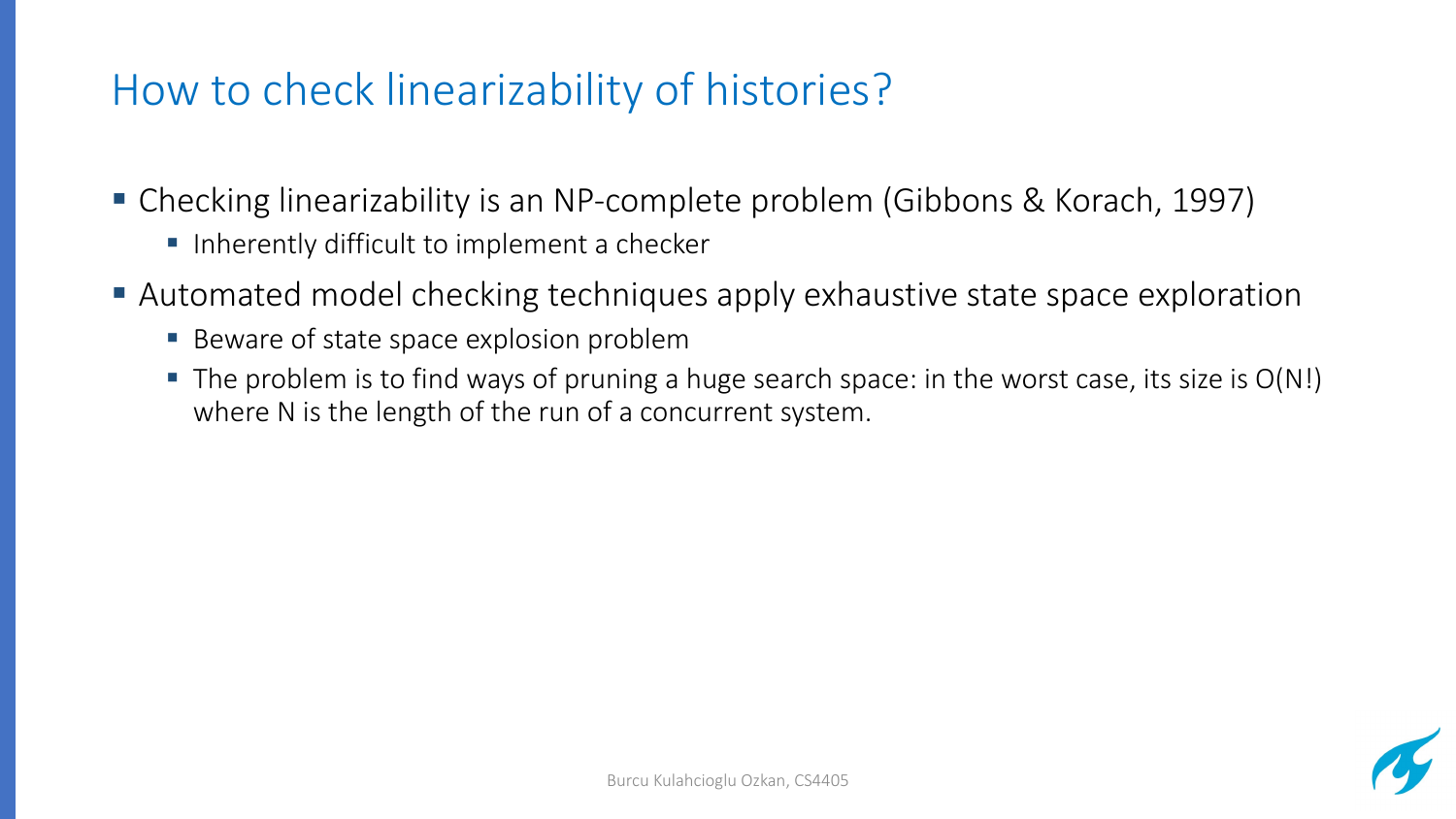## How to check linearizability of histories?

#### ■ Wing & Gong's linearizability algorithm

**Input:** A complete history h and a sequential specification object S with an undo operation. **Returns:** true iff h is linearizable.

- **def** is Linearizable(h, S) : Boolean = {  $\mathbf{1}$
- **if**(h is empty) return true  $\overline{2}$
- $else{$  $\overline{3}$
- for each minimal operation op  $\{$  $\boldsymbol{\Lambda}$
- // try linearizing op first  $\sim$
- let res be the result of op in h 6
- run op on S  $\tau$
- if (S gives result res && is Linearizable  $(h op, S)$ ) return true 8
- else undo op on S  $\boldsymbol{9}$
- 10
- return false  $11$
- 12
- 13

#### Lowe's algorithm applies optimizations on top of WG algorithm

Testing and Verifying Concurrent Objects. J.M. Wing, C. Gong, C. J. Parallel Distrib. Comput. 1993 Testing for Linearizability. G. Lowe. Concurrency and Computation: Practice and Experience. 2017

an op is minimal if no return is before the call of op, i.e., it could be linearized first

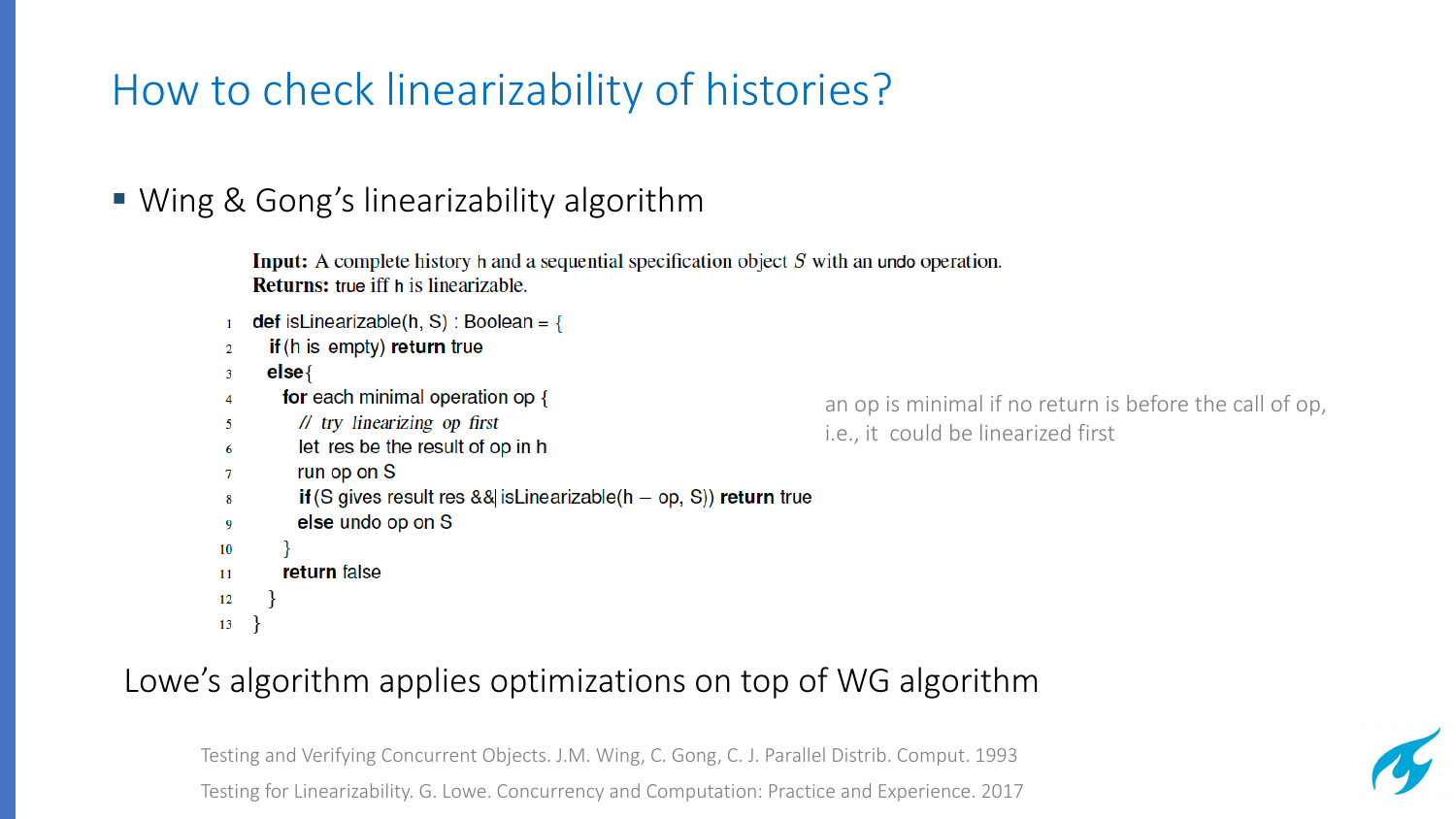### How to check linearizability of histories?

■ Knossos linearizability checking tool (used in the Jepsen test system)

- An implementation of the Wing and Gong linearizability checker, plus Lowe's extensions
- Used for checking linearizability of many in-production distributed systems
- Bugs found in several distributed key/value stores



Knossos tablet Co 907, listing sheep, goats, pigs and cattle

https://github.com/jepsen-io/knossos



Burcu Kulahcioglu Ozkan, CS4405